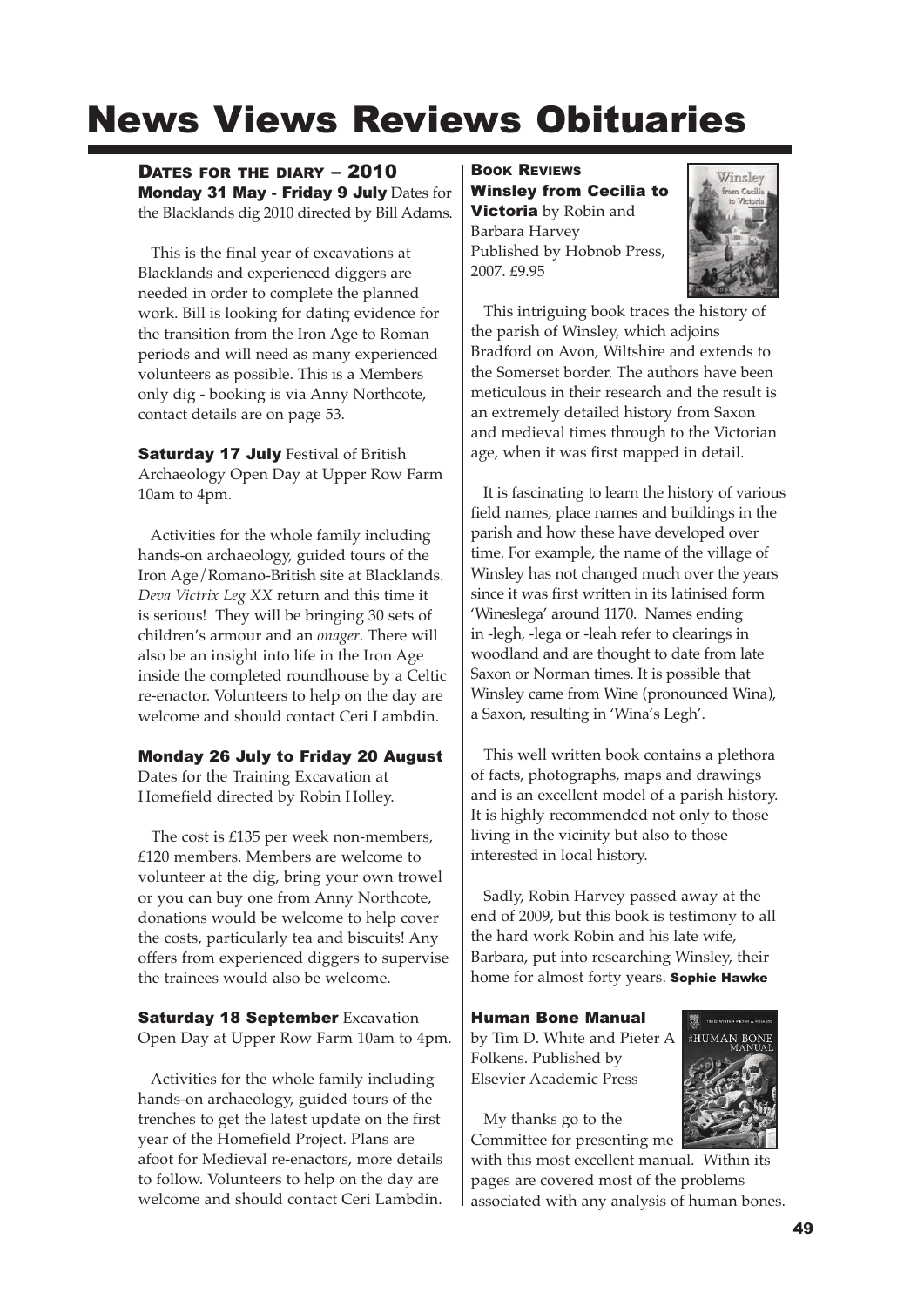It is a compact paperback to carry around yet it holds a wealth of useful information. After a preliminary discussion on ethics and field procedures most of the book is on the identification of the bones and their analysis. It is liberally illustrated with photographs of all the bones from a variety of angles so that not only does it make identification easier but also helps in recognising from which side of the body it comes from, important in population studies. The teeth are extremely well documented with photographs from every angle and this makes the identification of loose teeth more accurate. However all the teeth show no wear at all, a situation rarely seen in adult skeletons.

There is a very good section on pathology again liberally illustrated showing the commoner features which might be found both on the bones and the teeth. The scientific analysis of human material has advanced so much in recent years that the very clear description of the various techniques with their advantages and difficulties is a welcome addition to any manual. The last section is on population analysis and here the criteria for ageing, sexing, stature etc. are clearly laid down with non metric traits and the effects of diet and disease on a population.

This book contains in one volume a very useful guide for anyone who is dealing with human material and I would recommend it to any aspiring osteoarchaeologist. Up to now I have not been able to use it practically but if any more skeletons turn up in Bath I will definitely be using it. Dawn Hodgson

#### CLIVE PEACOCK MEMORIAL AWARD 2010



The winner for 2010 was John Oswin, an individual who contributed a huge amount to BACAS in 2009. John was nominated for his expertise in geophysics, which has enhanced the reputation of BACAS not just in the

surveys of the environs of Upper Row Farm but also with the survey of Stanton Drew stone circles that he led in July. The excellent and professional report he produced with

John Richards has been extremely well received and is a credit to the Society. John has generously assisted members with their personal projects and has spent many hours volunteering for the Educational Project, answering numerous questions from inquisitive 8 year olds. Congratulations to John, who is pictured here.

#### COMMITTEE UPDATE

In order to take BACAS forward into the new decade a new look Committee emerged from the 2010 AGM. I was delighted to welcome two new Committee members, Robin Holley and Kate Strugnell, and the opportunity was taken to restructure and assign new responsibilities. In addition to myself continuing as Chairman, the Committee and their responsibilities are as follows:

• Honorary Secretary and Educational

Project Monitor - Ceri Lambdin is the point of contact for the Society and also helps run the Educational Project and manages the budget, she also organises the Open Days and is the Editor of Camertonia.

• Honorary Treasurer and Webmaster – Garry Pratt

• Director of Archaeology – Robin Holley is an experienced field archaeologist and is responsible for all of the Society's research projects ensuring that project designs are completed, permissions are received from and reports are provided to the relevant County Archaeologist. Robin will also be Director of the Homefield Project.

• Membership Secretary - Ann Martin who is the originator of all email communication to members.

• Lectures & Excursions Co-ordinator – Roger

Lawley who has taken on responsibility for lectures in addition to excursions. Roger works with a sub-committee to produce and deliver the two programmes.

• Communications Officer – Kate Strugnell who is responsible for internal communications via the newsletter and external communications with publicity and the press.

• Director of Education – Les Hayes  $\text{who}$ runs the Educational Project and other outreach activities, also liaison with the Hendy family.

• Director of Operations - Owen Dicker who is responsible for the logistical activities of the Society and procurement of materials required for the various projects. Owen is